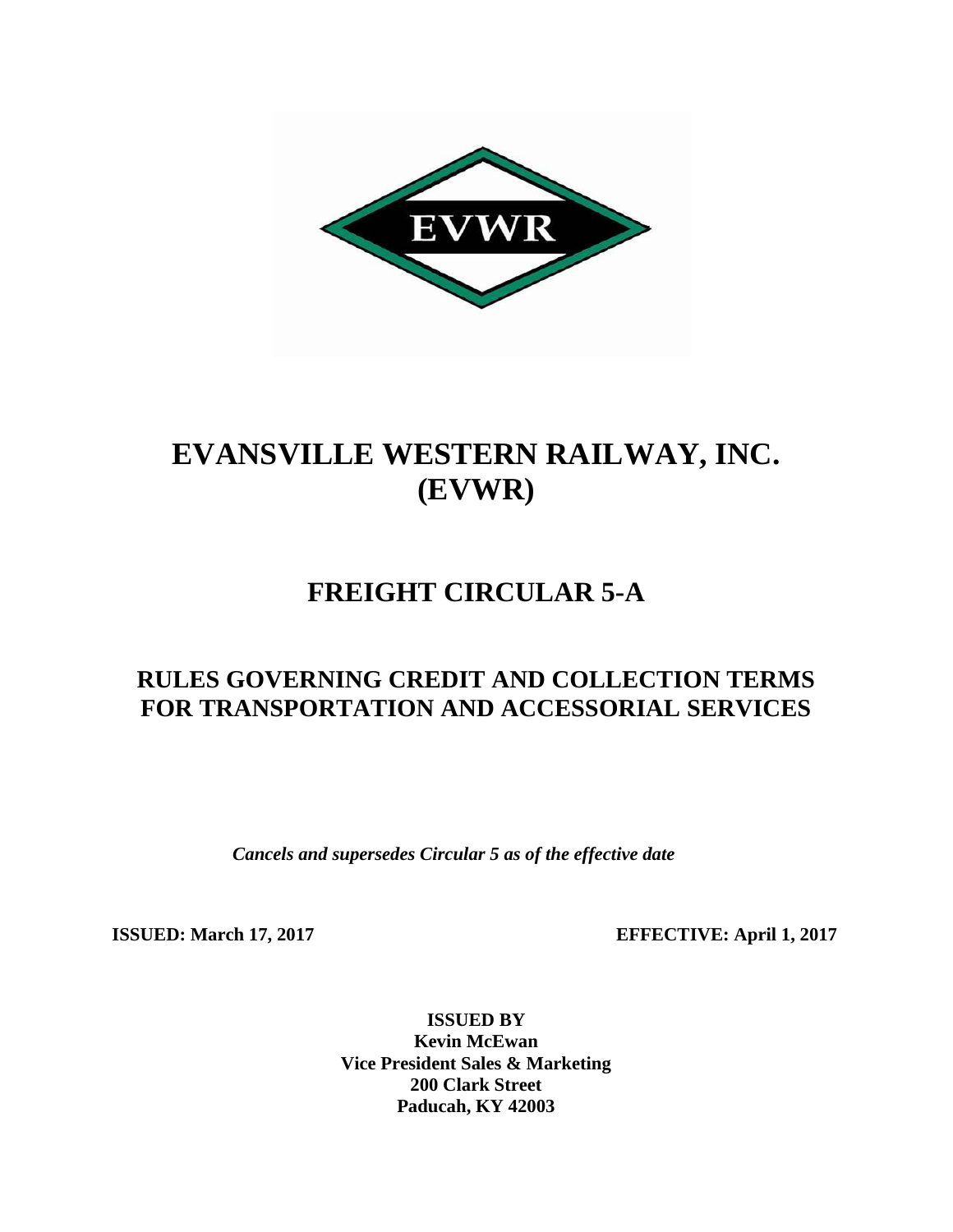#### **1. Pre-paid Shipments.**

On "pre-paid" shipments, when EVWR is the originating carrier, EVWR may require that tender of a shipment be accompanied by full payment of charges unless consignor has established credit to the satisfaction of EVWR. "Pre-paid" shipments shall mean shipments for which the originating carrier bears the billing and collection responsibilities.

#### **2. Collect Shipments.**

On "collect" shipments, when EVWR is the delivering carrier, EVWR may require full payment of all charges prior to delivery of shipments unless consignee has established credit to the satisfaction of EVWR. For purposes of this item, "collect" shipments shall mean shipments for which the delivering carrier bears the billing and collection responsibilities.

#### **3. Payment.**

All credit patrons must pay charges in accordance with the terms established by the billing carrier. Where EVWR is the billing carrier, the credit period is fifteen (15) days, including Saturdays, Sundays, and legal holidays, and shall begin on the day following presentation of the freight bill. The term "freight bill" as used in this paragraph includes paper documents, billing by electronic data interchange ("EDI"), and invoice-less procedures. Presentation of the freight bill shall be deemed to have been made:

- A. Upon mailing when mailed,
- B. Upon sending by EVWR of a transmission when EDI billing is used, and

C. Unless otherwise agreed, upon waybill date when invoice-less procedures are utilized. Payment shall be deemed to have been made:

- A. Upon mailing of an acceptable check, draft, or money order when paying by mail, and
- B. Upon receipt of funds in EVWR'S bank account when paying via electronic transmission.

#### **4. Finance Charge.**

EVWR will assess a late payment finance charge on any freight transportation charges paid delinquently, at a rate of twelve percent (12%) per year (or, to the extent the rate of such charge is not preempted by federal law and such rate exceeds the maximum rate permitted by applicable law, the maximum rate permitted by applicable law). Payments shall be deemed delinquent when not made within the credit period. The late payment finance charge shall be assessed for each day beyond the credit period that payment is made.

#### **5. Offset Prohibited.**

In no event shall any amount(s) claimed against EVWR including without limitation claims for freight loss or damage or overpayment of freight or other charges, be deducted from or offset against freight or other charges due hereunder. Freight charges due must be paid in full, and any claim against EVWR must be asserted separately in accordance with the applicable procedure.

#### **6. Disputes.**

All freight bills and other invoices shall be considered as valid unless disputed within thirty (30) days of the invoice date.